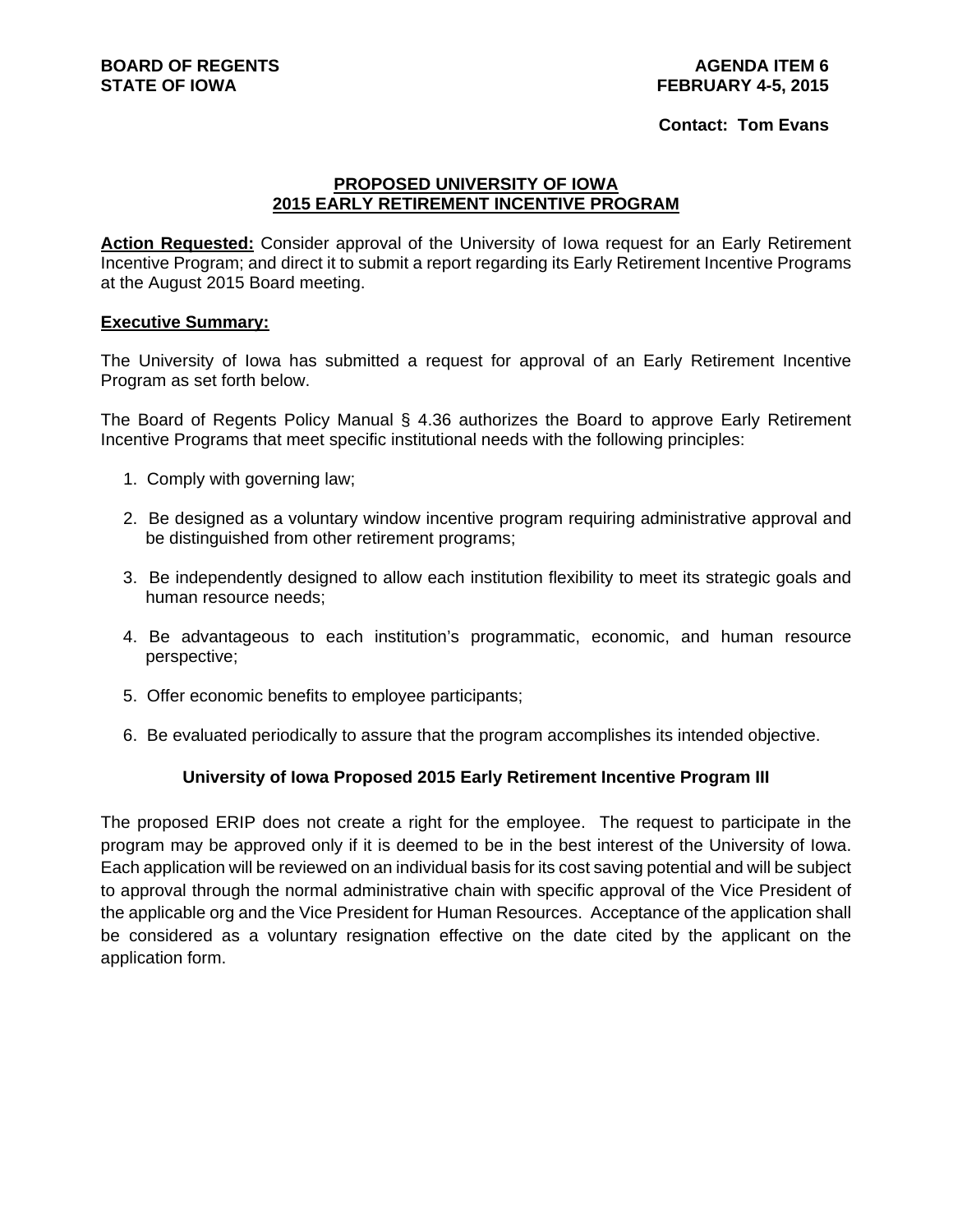## **BOARD OF REGENTS AGENTS** AGENDA ITEM 6 **STATE OF IOWA** PAGE 2

The proposed program is a one-time program in which eligible employees have a defined "window" period for application.

# **1. Proposed Benefits:**

- (a) Payment of accrued vacation.
- (b) Payment of accrued sick leave, not to exceed \$2,000 in accordance with Iowa Code 70A.23.
- (c) Health and Dental Insurance incentive Payment by the University of the employer's standard share of health/dental coverage for five years. This contribution shall be equal to the amount contributed for an active employee in the same plan and the same coverage level (single, employee/spouse, employee/child, family). Any increases or decreases in premium cost will be borne by the party responsible for payment at the time of the increase or decrease. After eligibility for Medicare, the University will continue to contribute the incentive at the retiree health and dental insurance rates for the balance (if any) of the 5-year period.
- (d) In the event of the employee's death, the University's obligation to pay the cost of health and dental coverage will cease on the first day of the month following the date of death. The employee's surviving spouse or dependent may elect to continue coverage as provided by law.
- (e) Retirement incentive Payment by the University of both the employer's and employee's retirement contributions to TIAA-CREF for three years, and the employer's contribution only for another two years. The contribution percentage shall be equal to the amount contributed for an active employee in the same plan, which may increase or decrease over the term of this agreement.
- (f) In the event of the employee's death, the University's obligation to pay the cost of the TIAA-CREF contribution will cease on the first day of the month following the date of death.
- 2. **Eligibility** University of Iowa regular employees (benefits eligible):
	- (a) Must be 57 years of age with at least 10 years of continuous regular benefit eligible employment as of January 31, 2015. University Health Care employees and/or employees covered by the SEIU collective bargaining agreement are not eligible to participate in this program.
	- (b) Individuals who are on phased retirement may not apply to participate in this plan.